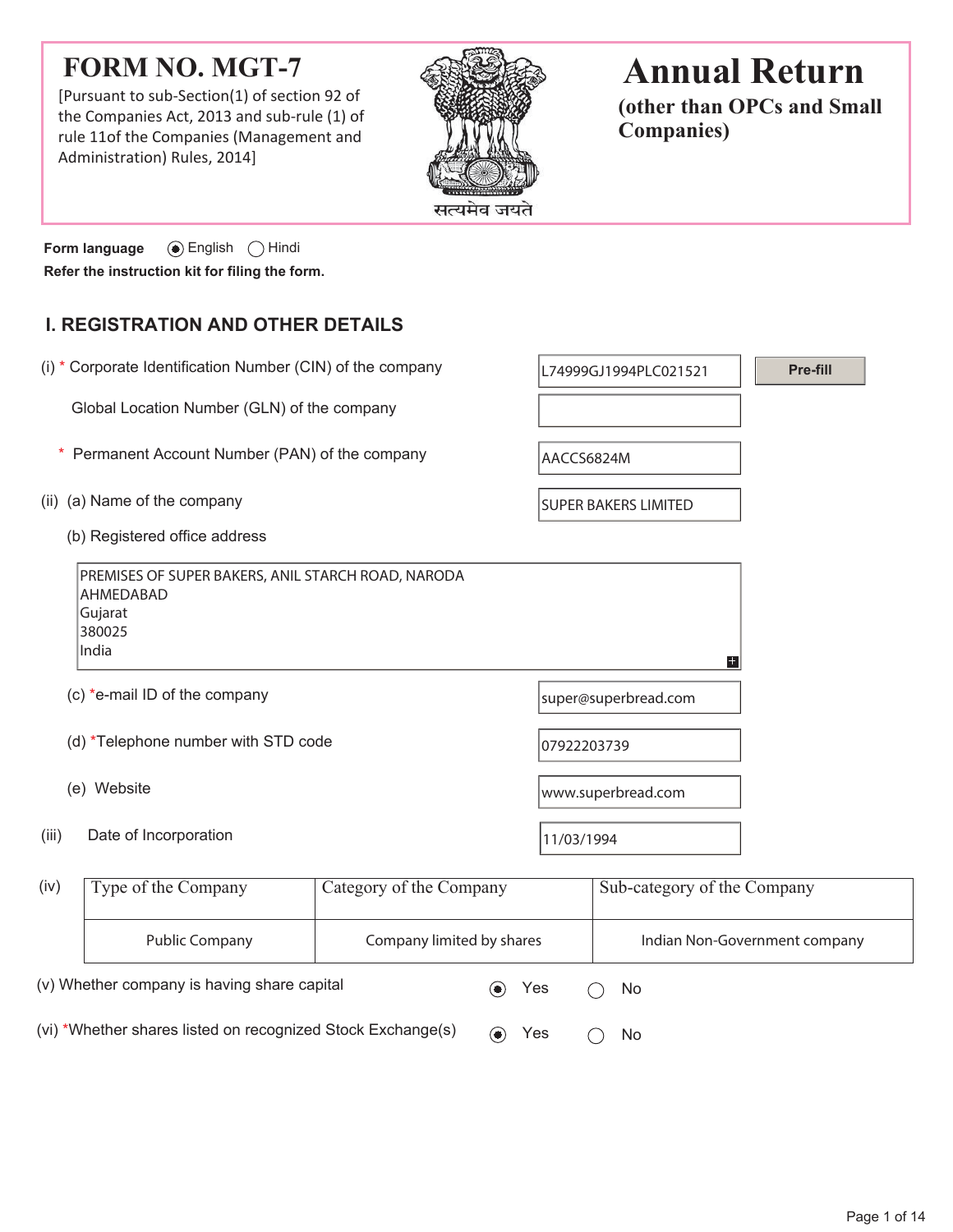#### (a) Details of stock exchanges where shares are listed

| S. No. | <b>Stock Exchange Name</b> | Code |
|--------|----------------------------|------|
|        | <b>BSE Limited</b>         |      |
|        |                            |      |

| (b) CIN of the Registrar and Transfer Agent                              |            |                    |         | U67190MH1999PTC118368 | Pre-fill     |
|--------------------------------------------------------------------------|------------|--------------------|---------|-----------------------|--------------|
| Name of the Registrar and Transfer Agent                                 |            |                    |         |                       |              |
| LINK INTIME INDIA PRIVATE LIMITED                                        |            |                    |         |                       |              |
| Registered office address of the Registrar and Transfer Agents           |            |                    |         |                       |              |
| C-101, 1st Floor, 247 Park,<br>Lal Bahadur Shastri Marg, Vikhroli (West) |            |                    |         |                       |              |
| (vii) *Financial year From date  01/04/2020                              |            | (DD/MM/YYYY)       | To date | 31/03/2021            | (DD/MM/YYYY) |
| (viii) *Whether Annual general meeting (AGM) held                        |            | Yes<br>$(\bullet)$ |         | No.                   |              |
| (a) If yes, date of AGM                                                  |            |                    |         |                       |              |
| (b) Due date of AGM                                                      | 30/09/2021 |                    |         |                       |              |
| (c) Whether any extension for AGM granted                                |            |                    | Yes     | No.<br>$(\bullet)$    |              |
| <b>II. PRINCIPAL BUSINESS ACTIVITIES OF THE COMPANY</b>                  |            |                    |         |                       |              |

\*Number of business activities  $\vert_0$ 

| S.No | <b>Main</b><br><b>Activity</b><br>$ $ group code $ $ | Description of Main Activity group Business | Activity<br>Code | Description of Business Activity | Ⅰ% of turnover<br>of the<br>company |
|------|------------------------------------------------------|---------------------------------------------|------------------|----------------------------------|-------------------------------------|
|      |                                                      |                                             |                  |                                  |                                     |

## **III. PARTICULARS OF HOLDING, SUBSIDIARY AND ASSOCIATE COMPANIES (INCLUDING JOINT VENTURES)**

| *No. of Companies for which information is to be given $ 0\rangle$ |  |  | <b>Pre-fill All</b> |
|--------------------------------------------------------------------|--|--|---------------------|
|--------------------------------------------------------------------|--|--|---------------------|

| S.No                                                              | Name of the company | CIN / FCRN | Holding/ Subsidiary/Associate/<br>Joint Venture | % of shares held |  |  |  |
|-------------------------------------------------------------------|---------------------|------------|-------------------------------------------------|------------------|--|--|--|
|                                                                   |                     |            |                                                 |                  |  |  |  |
| IV. SHARE CAPITAL, DEBENTURES AND OTHER SECURITIES OF THE COMPANY |                     |            |                                                 |                  |  |  |  |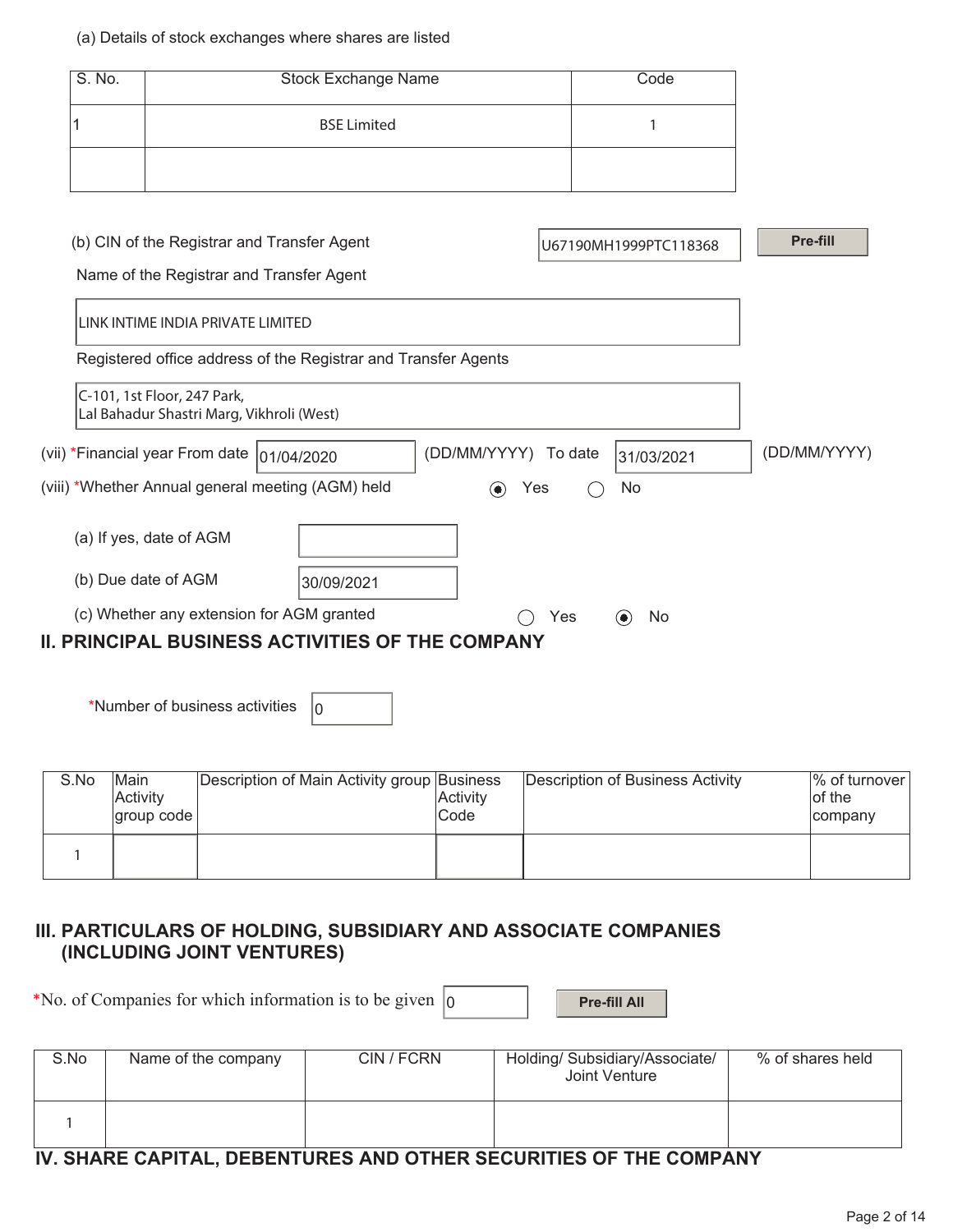# (i) \*SHARE CAPITAL

#### (a) Equity share capital

| <b>Particulars</b>                           | Authorised<br>capital | <b>Issued</b><br>capital | Subscribed<br>capital | Paid up capital |
|----------------------------------------------|-----------------------|--------------------------|-----------------------|-----------------|
| Total number of equity shares                | 4,000,000             | 3,021,600                | 3,021,600             | 3,021,600       |
| Total amount of equity shares (in<br>Rupees) | 40,000,000            | 30,216,000               | 30,216,000            | 30,216,000      |

Number of classes 2008 and 2008 and 2008 and 2008 and 2008 and 2008 and 2008 and 2008 and 2008 and 2008 and 20

| <b>Class of Shares</b>                    | Authorised<br>capital | <b>Issued</b><br>capital | Subscribed<br>capital | Paid up capital |
|-------------------------------------------|-----------------------|--------------------------|-----------------------|-----------------|
| Number of equity shares                   | 4,000,000             | 3,021,600                | 3,021,600             | 3,021,600       |
| Nominal value per share (in rupees)       | 10                    | 10                       | 10                    | 10              |
| Total amount of equity shares (in rupees) | 40,000,000            | 30,216,000               | 30,216,000            | 30,216,000      |

#### **(b) Preference share capital**

| <b>Particulars</b>                                                      | <b>Authorised</b><br>capital | <b>Issued</b><br>capital | Subscribed<br>capital | Paid-up capital |
|-------------------------------------------------------------------------|------------------------------|--------------------------|-----------------------|-----------------|
| Total number of preference shares                                       |                              |                          |                       |                 |
| Total amount of preference shares $\vert_{\Omega}$<br>$($ in rupees $)$ |                              |                          |                       |                 |

Number of classes  $\vert$  0

| <b>Class of shares</b>                        | Authorised<br>capital | <b>Issued</b><br>capital | Subscribed<br>capital | Paid up capital |
|-----------------------------------------------|-----------------------|--------------------------|-----------------------|-----------------|
| Number of preference shares                   |                       |                          |                       |                 |
| Nominal value per share (in rupees)           |                       |                          |                       |                 |
| Total amount of preference shares (in rupees) |                       |                          |                       |                 |

# **(c) Unclassified share capital**

| <b>Particulars</b>                  | <b>Authorised Capital</b> |
|-------------------------------------|---------------------------|
| Total amount of unclassified shares |                           |

## **(d) Break-up of paid-up share capital**

| <b>Class of shares</b>       | <b>Number of shares</b> |              |         | <b>Total</b><br>nominal<br>amount | <b>Total</b><br>Paid-up<br>amount | <b>Total</b><br>premium |
|------------------------------|-------------------------|--------------|---------|-----------------------------------|-----------------------------------|-------------------------|
| <b>Equity shares</b>         | Physical                | <b>DEMAT</b> | Total   |                                   |                                   |                         |
| At the beginning of the year | 435,830                 | 2,585,770    | 3021600 | 30,216,000 30,216,000             | $\pm$                             |                         |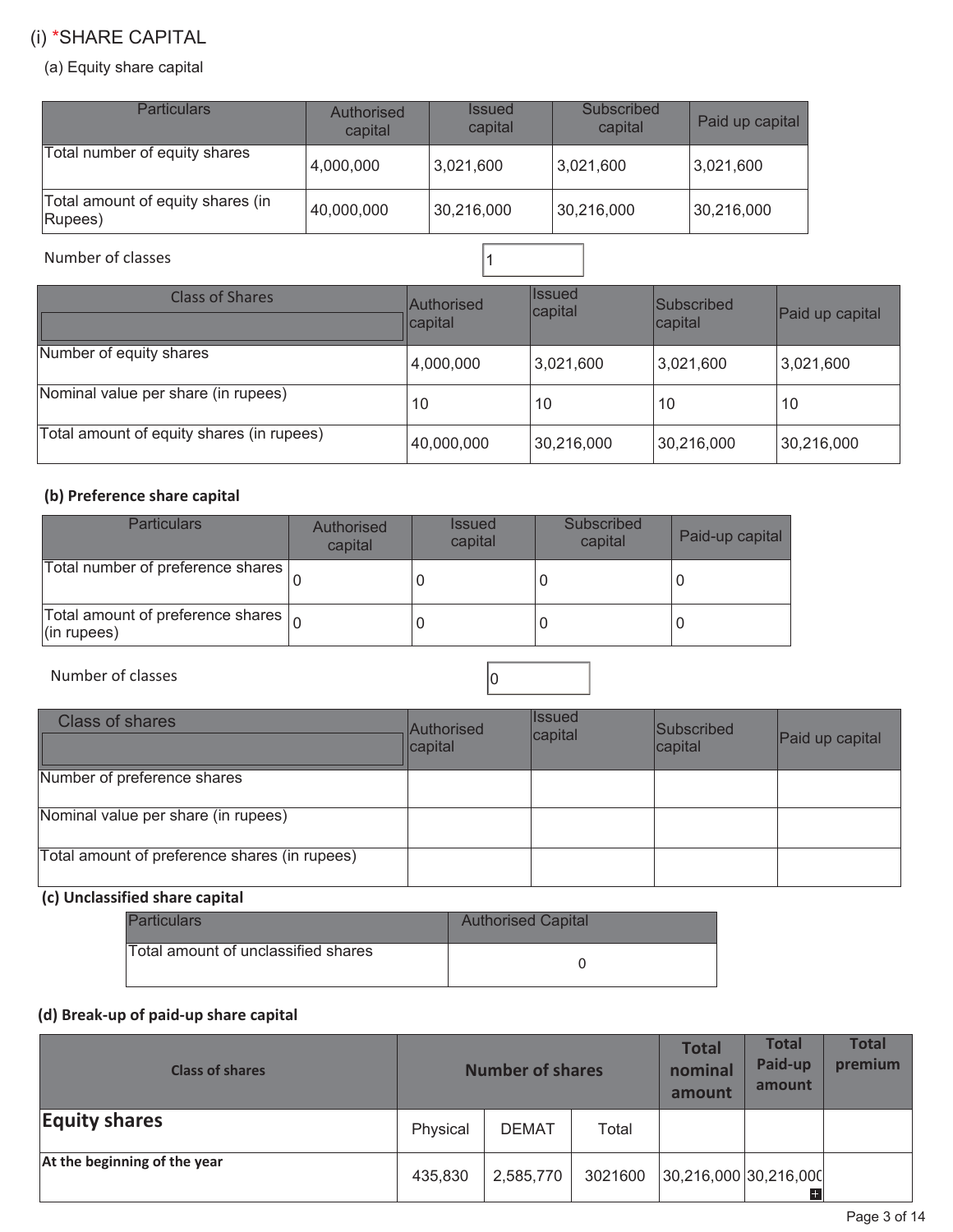| Increase during the year                      | $\mathbf 0$      | $\mathbf 0$         | 0                | $\mathbf 0$           | $\mathbf 0$      | 10          |
|-----------------------------------------------|------------------|---------------------|------------------|-----------------------|------------------|-------------|
| i. Pubic Issues                               | $\mathbf 0$      | $\mathbf 0$         | $\mathbf 0$      | $\mathbf 0$           | $\mathbf 0$      | 10          |
| ii. Rights issue                              | $\mathbf 0$      | $\mathbf 0$         | 0                | $\boldsymbol{0}$      | $\mathbf 0$      | $ 0\rangle$ |
| iii. Bonus issue                              | $\mathbf 0$      | $\mathbf 0$         | 0                | $\mathbf 0$           | $\mathbf 0$      | 0           |
| iv. Private Placement/ Preferential allotment | $\mathbf 0$      | $\mathbf 0$         | $\mathbf 0$      | $\mathbf 0$           | $\mathbf 0$      | $ 0\rangle$ |
| v. ESOPs                                      | $\boldsymbol{0}$ | $\mathbf 0$         | 0                | $\mathbf 0$           | $\mathbf 0$      | $ 0\rangle$ |
| vi. Sweat equity shares allotted              | $\mathbf 0$      | $\mathsf{O}\xspace$ | $\mathbf 0$      | $\boldsymbol{0}$      | $\mathbf 0$      | $ 0\rangle$ |
| vii. Conversion of Preference share           | $\mathsf 0$      | $\mathbf 0$         | $\mathbf 0$      | $\mathbf 0$           | $\mathbf 0$      | 10          |
| viii. Conversion of Debentures                | $\mathbf 0$      | $\mathbf 0$         | 0                | $\mathbf 0$           | $\mathbf 0$      | $ 0\rangle$ |
| ix. GDRs/ADRs                                 | $\pmb{0}$        | $\mathbf 0$         | 0                | $\mathbf 0$           | $\mathbf 0$      | $ 0\rangle$ |
| x. Others, specify                            |                  |                     |                  |                       |                  |             |
| Dematerialisation                             |                  |                     |                  |                       |                  |             |
| Decrease during the year                      | $\mathbf 0$      | $\mathbf 0$         | $\boldsymbol{0}$ | $\mathbf 0$           | $\mathbf 0$      | $ 0\rangle$ |
| i. Buy-back of shares                         | $\mathbf 0$      | $\mathbf 0$         | $\mathbf 0$      | $\mathbf 0$           | $\mathbf 0$      | $ 0\rangle$ |
| ii. Shares forfeited                          | $\boldsymbol{0}$ | $\mathbf 0$         | 0                | $\mathbf 0$           | $\mathbf 0$      | $ 0\rangle$ |
| iii. Reduction of share capital               | $\boldsymbol{0}$ | $\pmb{0}$           | 0                | $\mathbf 0$           | $\mathbf 0$      | $ 0\rangle$ |
| iv. Others, specify                           |                  |                     |                  |                       |                  |             |
| Dematerialisation                             |                  |                     |                  |                       |                  |             |
| At the end of the year                        | 435,830          | 2,585,770           | 3021600          | 30,216,000 30,216,000 |                  |             |
| <b>Preference shares</b>                      |                  |                     |                  |                       |                  |             |
| At the beginning of the year                  | $\mathbf 0$      | $\mathsf{O}\xspace$ | $\mathbf 0$      | $\mathbf 0$           | $\mathbf 0$      |             |
| Increase during the year                      | $\mathsf 0$      | $\pmb{0}$           | $\boldsymbol{0}$ | $\mathbf 0$           | $\mathbf 0$      | 0           |
| i. Issues of shares                           | $\mathbf 0$      | $\mathbf 0$         | $\mathbf 0$      | $\mathbf 0$           | $\mathbf 0$      | $ 0\rangle$ |
| ii. Re-issue of forfeited shares              | $\mathbf 0$      | $\mathsf{O}\xspace$ | $\boldsymbol{0}$ | $\mathbf 0$           | $\mathbf 0$      | $ 0\rangle$ |
| iii. Others, specify                          |                  |                     |                  |                       |                  |             |
| Decrease during the year                      | $\mathsf 0$      | $\mathsf{O}\xspace$ | $\mathbf 0$      | $\mathbf 0$           | $\mathbf 0$      | $ 0\rangle$ |
| i. Redemption of shares                       | $\boldsymbol{0}$ | $\pmb{0}$           | 0                | $\mathbf 0$           | $\boldsymbol{0}$ | $ 0\rangle$ |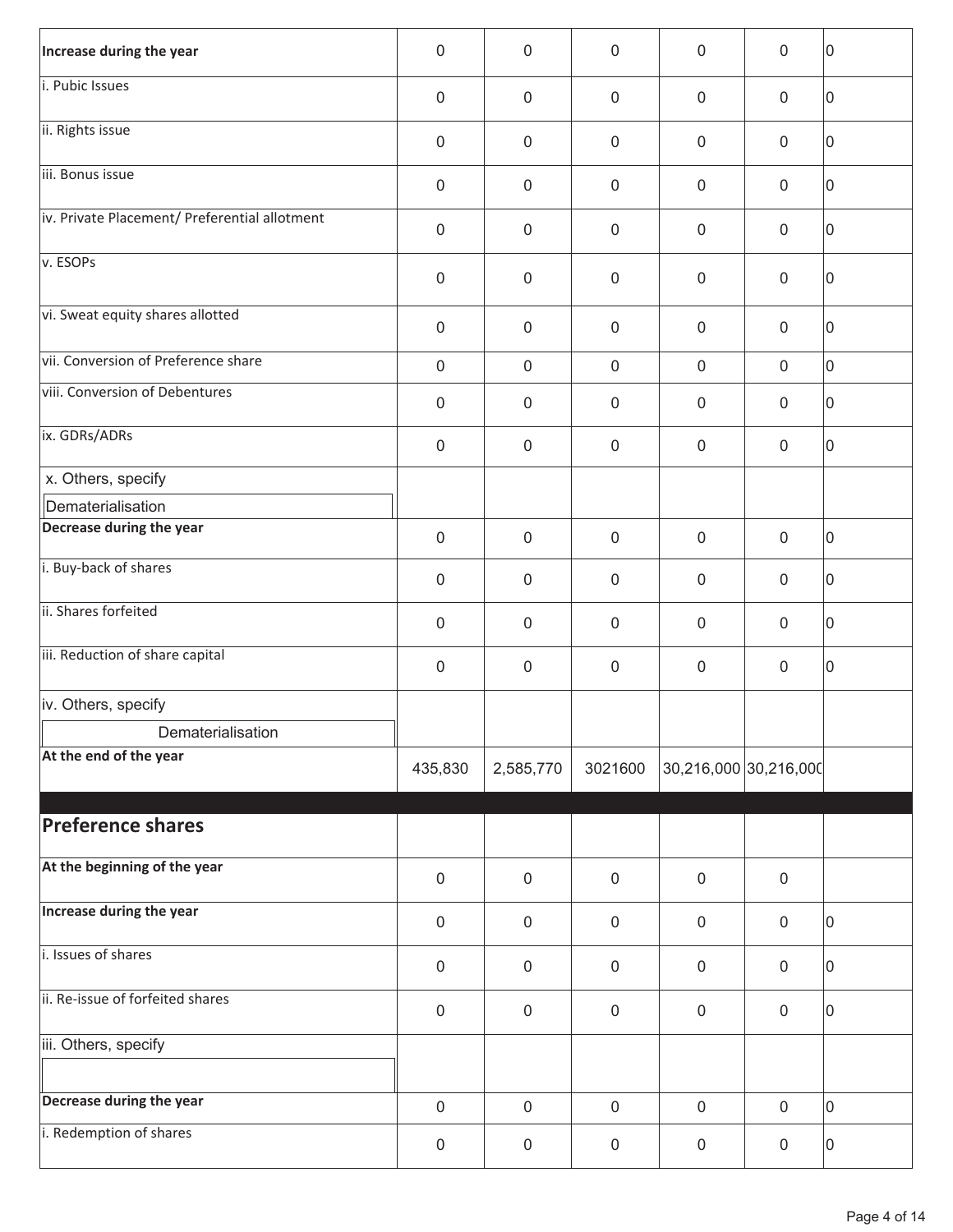| ii. Shares forfeited                     | 0 |  |  |  |  | ιU |
|------------------------------------------|---|--|--|--|--|----|
| iii. Reduction of share capital          | 0 |  |  |  |  |    |
| iv. Others, specify                      |   |  |  |  |  |    |
| At the end of the year                   | 0 |  |  |  |  |    |
| ISIN of the equity shares of the company |   |  |  |  |  |    |

| (ii) Details of stock split/consolidation during the year (for each class of shares) |  |  |
|--------------------------------------------------------------------------------------|--|--|
|                                                                                      |  |  |

|                | (ii) Details of stock split/consolidation during the year (for each class of shares) |     | 10   |       |
|----------------|--------------------------------------------------------------------------------------|-----|------|-------|
|                | Class of shares                                                                      | (i) | (ii) | (iii) |
| Before split / | Number of shares                                                                     |     |      |       |
| Consolidation  | Face value per share                                                                 |     |      |       |
| After split /  | Number of shares                                                                     |     |      |       |
| Consolidation  | Face value per share                                                                 |     |      |       |

# **(iii) Details of shares/Debentures Transfers since closure date of last financial year (or in the case of the first return at any time since the incorporation of the company) \***

| Nil<br>[Details being provided in a CD/Digital Media] | $\rightarrow$            | Yes | $\left( \bullet \right)$ | No.          | $($ ) | Not Applicable |
|-------------------------------------------------------|--------------------------|-----|--------------------------|--------------|-------|----------------|
| Separate sheet attached for details of transfers      | $\left( \bullet \right)$ | Yes |                          | $\bigcap$ No |       |                |

Note: In case list of transfer exceeds 10, option for submission as a separate sheet attachment or submission in a CD/Digital Media may be shown.

| Date of the previous annual general meeting<br>23/09/2020 |                                                           |  |  |  |  |  |
|-----------------------------------------------------------|-----------------------------------------------------------|--|--|--|--|--|
| Date of registration of transfer (Date Month Year)        |                                                           |  |  |  |  |  |
| Type of transfer                                          | - Equity, 2- Preference Shares, 3 - Debentures, 4 - Stock |  |  |  |  |  |
| Number of Shares/ Debentures/<br>Units Transferred        | Amount per Share/<br>Debenture/Unit (in Rs.)              |  |  |  |  |  |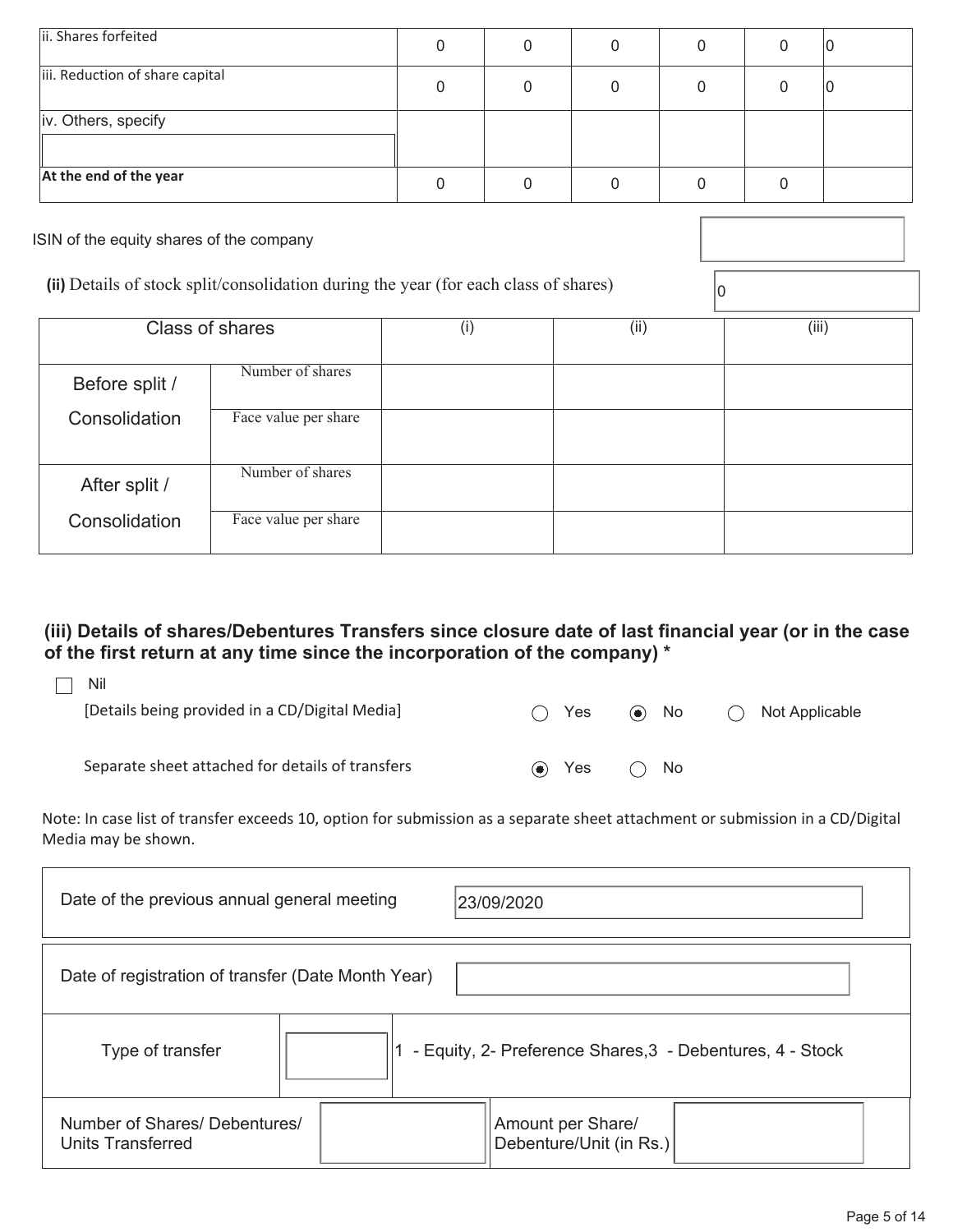| Ledger Folio of Transferor                                                      |         |                                              |            |  |  |  |  |
|---------------------------------------------------------------------------------|---------|----------------------------------------------|------------|--|--|--|--|
| <b>Transferor's Name</b>                                                        |         |                                              |            |  |  |  |  |
|                                                                                 | Surname | middle name                                  | first name |  |  |  |  |
| Ledger Folio of Transferee                                                      |         |                                              |            |  |  |  |  |
| <b>Transferee's Name</b>                                                        |         |                                              |            |  |  |  |  |
|                                                                                 | Surname | middle name                                  | first name |  |  |  |  |
| Date of registration of transfer (Date Month Year)                              |         |                                              |            |  |  |  |  |
| 1 - Equity, 2- Preference Shares, 3 - Debentures, 4 - Stock<br>Type of transfer |         |                                              |            |  |  |  |  |
| Number of Shares/ Debentures/<br><b>Units Transferred</b>                       |         | Amount per Share/<br>Debenture/Unit (in Rs.) |            |  |  |  |  |
| Ledger Folio of Transferor                                                      |         |                                              |            |  |  |  |  |
| <b>Transferor's Name</b>                                                        |         |                                              |            |  |  |  |  |
|                                                                                 | Surname | middle name                                  | first name |  |  |  |  |
| Ledger Folio of Transferee                                                      |         |                                              |            |  |  |  |  |
| <b>Transferee's Name</b>                                                        |         |                                              |            |  |  |  |  |
|                                                                                 | Surname | middle name                                  | first name |  |  |  |  |

# **(iv)** \***Debentures (Outstanding as at the end of financial year)**

| <b>Particulars</b>            | Number of units | Nominal value per<br>lunit | <b>Total value</b> |
|-------------------------------|-----------------|----------------------------|--------------------|
| Non-convertible debentures    | 0               |                            |                    |
| Partly convertible debentures | 0               |                            |                    |
| Fully convertible debentures  | 0               |                            |                    |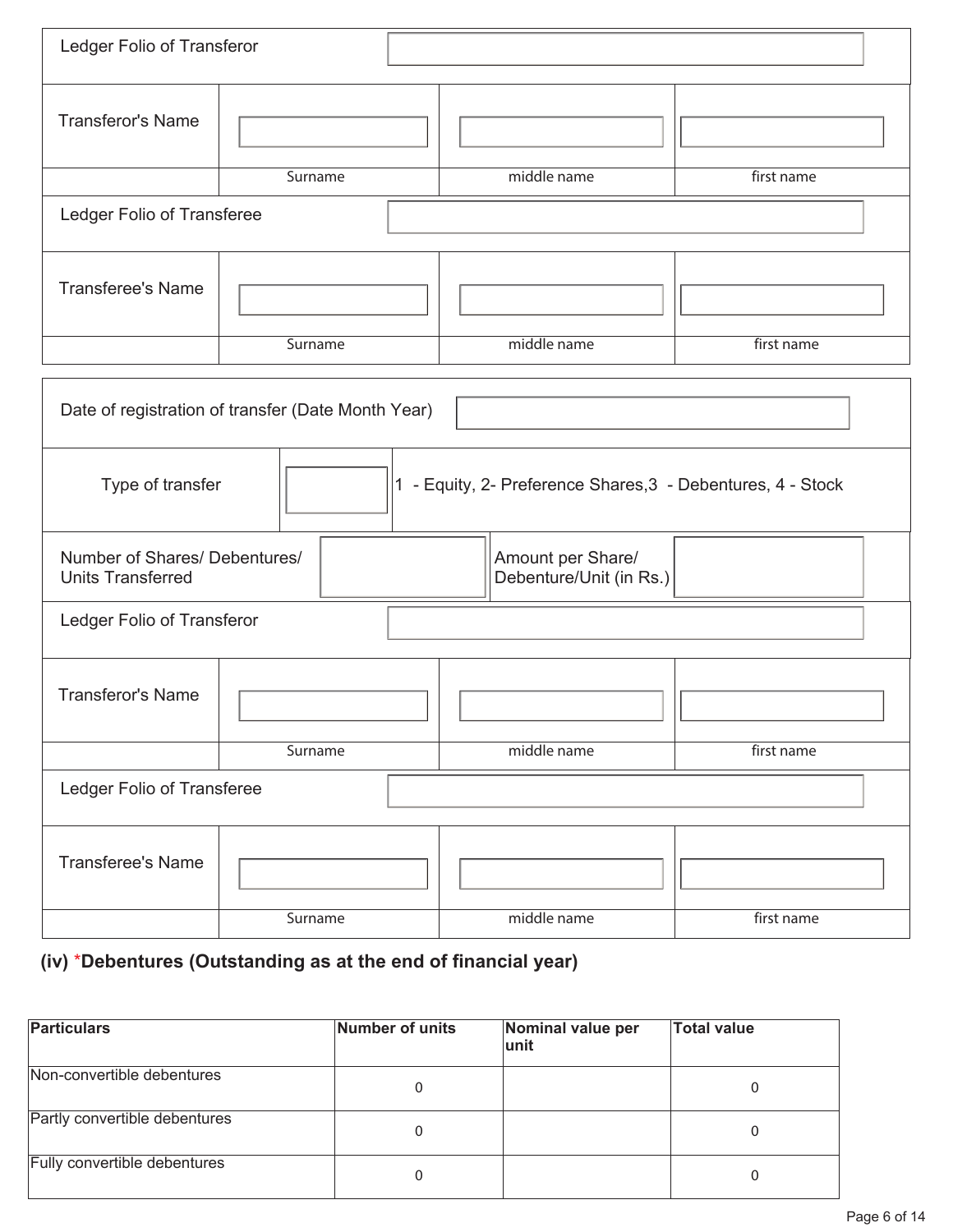| <b>Particulars</b> | Number of units | Nominal value per<br>lunit | <b>Total value</b> |
|--------------------|-----------------|----------------------------|--------------------|
| <b>Total</b>       |                 |                            |                    |

### **Details of debentures**

| <b>Class of debentures</b>           | Outstanding as at<br>the beginning of the year<br>lvear | Increase during the $\vert$ Decrease during the Outstanding as at | <b>vear</b> | the end of the year |
|--------------------------------------|---------------------------------------------------------|-------------------------------------------------------------------|-------------|---------------------|
| Non-convertible debentures           |                                                         | 0                                                                 |             |                     |
| <b>Partly convertible debentures</b> |                                                         | 0                                                                 |             |                     |
| <b>Fully convertible debentures</b>  |                                                         | 0                                                                 |             |                     |

#### **(v) Securities (other than shares and debentures)** 0

| Type of    | Number of  | Nominal Value of | <b>Total Nominal</b> | Paid up Value of | <b>Total Paid up Value</b> |
|------------|------------|------------------|----------------------|------------------|----------------------------|
| Securities | Securities | each Unit        | Value                | each Unit        |                            |
|            |            |                  |                      |                  |                            |
|            |            |                  |                      |                  |                            |
|            |            |                  |                      |                  |                            |
|            |            |                  |                      |                  |                            |
|            |            |                  |                      |                  |                            |
| Total      |            |                  |                      |                  |                            |
|            |            |                  |                      |                  |                            |

# **V. \*Turnover and net worth of the company (as defined in the Companies Act, 2013)**

**(i) Turnover**  <sup>0</sup>

# **(ii) Net worth of the Company**  37,730,738

## **VI. (a) \*SHARE HOLDING PATTERN - Promoters**

| S. No. | Category                                | Equity                  |             | Preference              |            |
|--------|-----------------------------------------|-------------------------|-------------|-------------------------|------------|
|        |                                         | <b>Number of shares</b> | Percentage  | <b>Number of shares</b> | Percentage |
| 1.     | Individual/Hindu Undivided Family       |                         |             |                         |            |
|        | (i) Indian                              | 542,323                 | 17.95       | $\mathbf{0}$            |            |
|        | (ii) Non-resident Indian (NRI)          | 0                       | $\mathbf 0$ | 0                       |            |
|        | (iii) Foreign national (other than NRI) | 0                       | $\mathbf 0$ | 0                       |            |
| 2.     | Government                              |                         |             |                         |            |
|        | (i) Central Government                  | 0                       | $\mathbf 0$ | $\mathbf{0}$            |            |
|        | (ii) State Government                   | $\Omega$                | $\mathbf 0$ | 0                       |            |
|        | (iii) Government companies              | 0                       | $\mathbf 0$ | 0                       |            |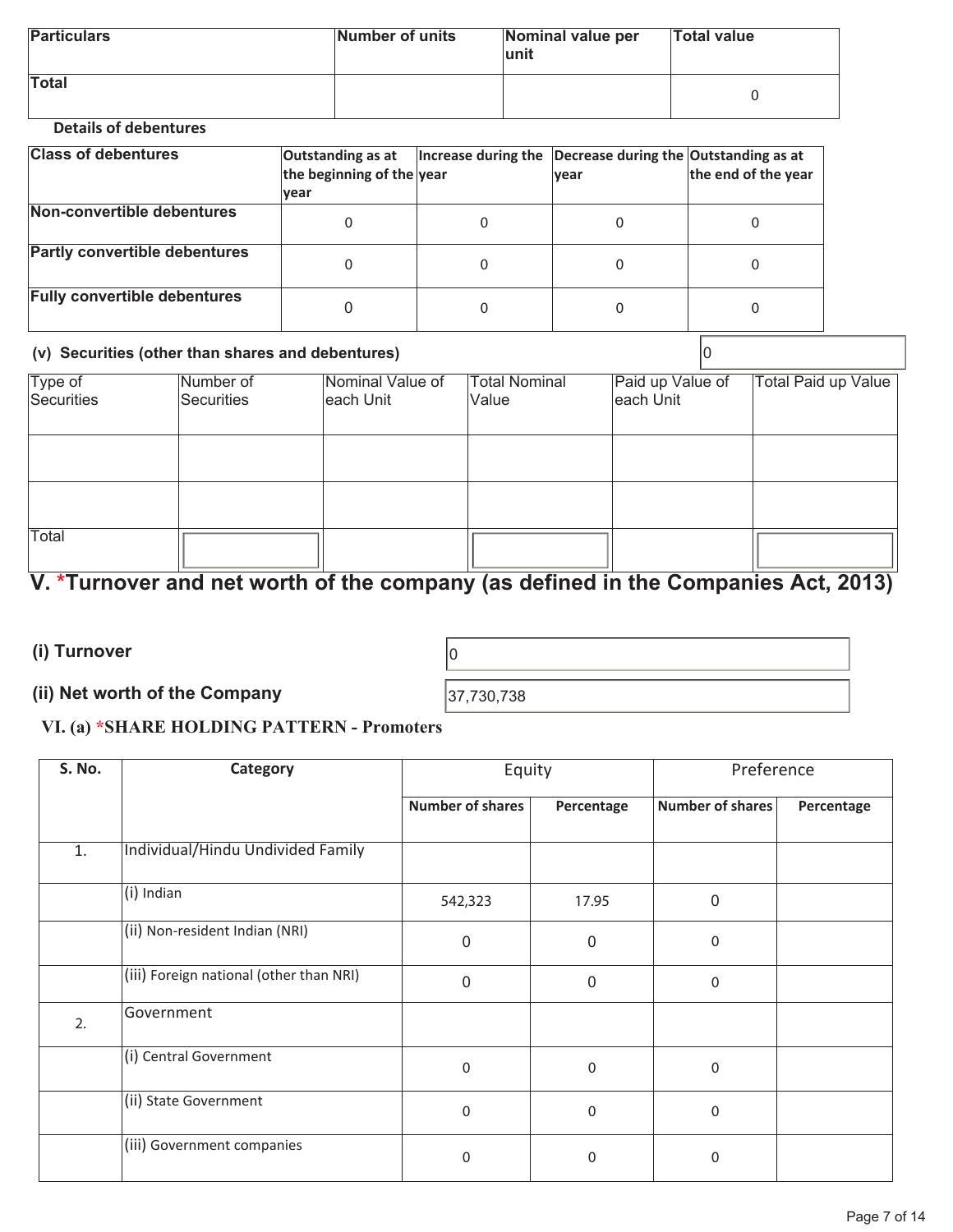| 3.  | Insurance companies                     | $\mathbf 0$ | $\boldsymbol{0}$ | $\mathbf 0$      |             |
|-----|-----------------------------------------|-------------|------------------|------------------|-------------|
| 4.  | Banks                                   | $\mathbf 0$ | $\boldsymbol{0}$ | $\boldsymbol{0}$ |             |
| 5.  | Financial institutions                  | $\pmb{0}$   | $\boldsymbol{0}$ | $\mathbf 0$      |             |
| 6.  | Foreign institutional investors         | $\pmb{0}$   | $\boldsymbol{0}$ | $\boldsymbol{0}$ |             |
| 7.  | Mutual funds                            | $\mathbf 0$ | $\,0\,$          | $\boldsymbol{0}$ |             |
| 8.  | Venture capital                         | $\mathbf 0$ | $\boldsymbol{0}$ | $\boldsymbol{0}$ |             |
| 9.  | Body corporate<br>(not mentioned above) | 131,736     | 4.36             | $\boldsymbol{0}$ |             |
| 10. | Others                                  | $\mathbf 0$ | $\,0\,$          | $\mathbf 0$      |             |
|     | <b>Total</b>                            | 674,059     | 22.31            | $\mathbf 0$      | $\mathbf 0$ |

# **Total number of shareholders (promoters)**

# **(b) \*SHARE HOLDING PATTERN - Public/Other than promoters**

| S. No.           | Category                                | Equity                  |                  | Preference              |            |
|------------------|-----------------------------------------|-------------------------|------------------|-------------------------|------------|
|                  |                                         | <b>Number of shares</b> | Percentage       | <b>Number of shares</b> | Percentage |
| $\overline{1}$ . | Individual/Hindu Undivided Family       |                         |                  |                         |            |
|                  | (i) Indian                              | 2,146,248               | 71.03            | $\mathsf 0$             |            |
|                  | (ii) Non-resident Indian (NRI)          | 27,872                  | 0.92             | $\mathsf{O}\xspace$     |            |
|                  | (iii) Foreign national (other than NRI) | $\Omega$                | $\overline{0}$   | $\mathbf 0$             |            |
| 2.               | Government                              |                         |                  |                         |            |
|                  | (i) Central Government                  | $\boldsymbol{0}$        | 0                | $\mathbf 0$             |            |
|                  | (ii) State Government                   | $\boldsymbol{0}$        | 0                | $\mathbf 0$             |            |
|                  | (iii) Government companies              | $\mathbf 0$             | $\Omega$         | $\mathbf 0$             |            |
| 3.               | Insurance companies                     | $\mathbf 0$             | $\boldsymbol{0}$ | $\mathbf 0$             |            |
| 4.               | <b>Banks</b>                            | $\mathbf 0$             | $\Omega$         | $\mathbf 0$             |            |
| 5.               | <b>Financial institutions</b>           | $\boldsymbol{0}$        | 0                | $\mathbf 0$             |            |
| 6.               | Foreign institutional investors         | $\overline{0}$          | $\mathbf 0$      | $\mathbf 0$             |            |
| 7.               | Mutual funds                            | $\boldsymbol{0}$        | 0                | $\mathbf 0$             |            |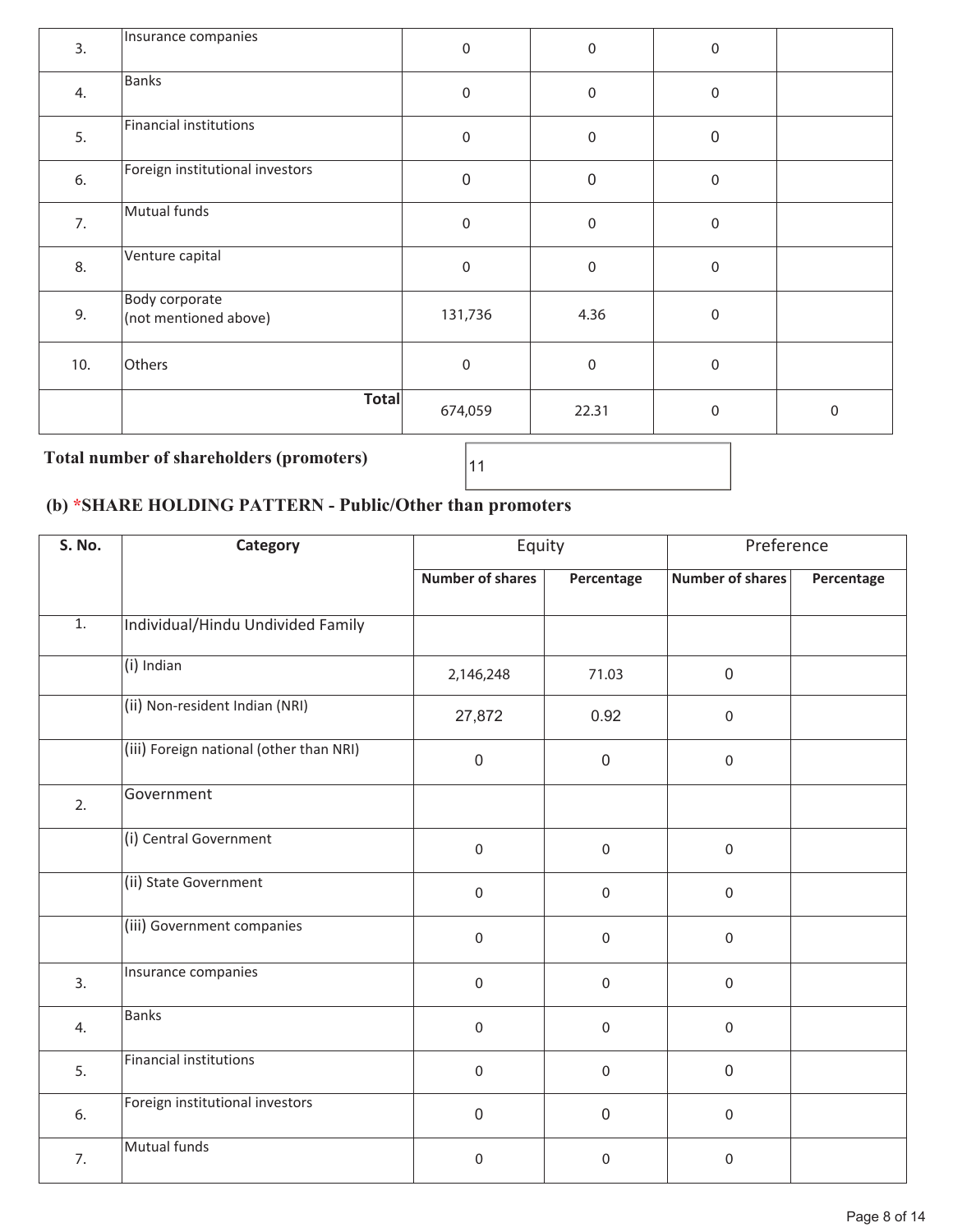| 8.  | Venture capital                         | 0         | 0     | 0 |   |
|-----|-----------------------------------------|-----------|-------|---|---|
| 9.  | Body corporate<br>(not mentioned above) | 172,305   | 5.7   | 0 |   |
| 10. | Others<br><b>CM</b>                     | 1,116     | 0.04  | 0 |   |
|     | <b>Total</b>                            | 2,347,541 | 77.69 | 0 | 0 |

**Total number of shareholders (other than promoters)** 2,219

**Total number of shareholders (Promoters+Public/ Other than promoters)** 

| 2,219 |  |
|-------|--|
| 2,230 |  |

### **VII. \*NUMBER OF PROMOTERS, MEMBERS, DEBENTURE HOLDERS (Details, Promoters, Members (other than promoters), Debenture holders)**

| <b>Details</b>                    | At the beginning of the year | At the end of the year |
|-----------------------------------|------------------------------|------------------------|
| <b>Promoters</b>                  | 11                           | 11                     |
| Members<br>(other than promoters) | 2,262                        | 2,230                  |
| Debenture holders                 | 0                            |                        |

# **VIII. DETAILS OF DIRECTORS AND KEY MANAGERIAL PERSONNEL**

# **(A) \*Composition of Board of Directors**

| Category                                    |                | Number of directors at the<br>beginning of the year | Number of directors at the end<br>of the year |                | Percentage of shares held by<br>directors as at the end of year |               |
|---------------------------------------------|----------------|-----------------------------------------------------|-----------------------------------------------|----------------|-----------------------------------------------------------------|---------------|
|                                             | Executive      | Non-executive                                       | Executive                                     | Non-executive  | Executive                                                       | Non-executive |
| A. Promoter                                 |                | $\overline{2}$                                      |                                               | $\overline{2}$ | 3.06                                                            | 10.64         |
| <b>B. Non-Promoter</b>                      | $\overline{0}$ | 3                                                   | $\overline{0}$                                | 3              | 0                                                               | $\mathbf 0$   |
| (i) Non-Independent                         | $\mathbf{0}$   | 0                                                   | 0                                             | 0              | 0                                                               | $\mathbf 0$   |
| (ii) Independent                            | $\Omega$       | 3                                                   | $\mathbf{0}$                                  | 3              | 0                                                               | $\mathbf 0$   |
| <b>C. Nominee Directors</b><br>representing | $\Omega$       | $\overline{0}$                                      | $\overline{0}$                                | $\overline{0}$ | $\mathbf 0$                                                     | $\mathbf 0$   |
| $(i)$ Banks & FIs                           | $\mathbf{0}$   | 0                                                   | 0                                             | 0              | 0                                                               | $\mathbf 0$   |
| (ii) Investing institutions                 | $\Omega$       | 0                                                   | $\mathbf{0}$                                  | $\overline{0}$ | $\overline{0}$                                                  | $\Omega$      |
| (iii) Government                            | $\mathbf 0$    | $\overline{0}$                                      | $\mathbf{0}$                                  | $\overline{0}$ | 0                                                               | $\mathbf 0$   |
| (iv) Small share holders                    | $\Omega$       | 0                                                   | 0                                             | 0              | 0                                                               | 0             |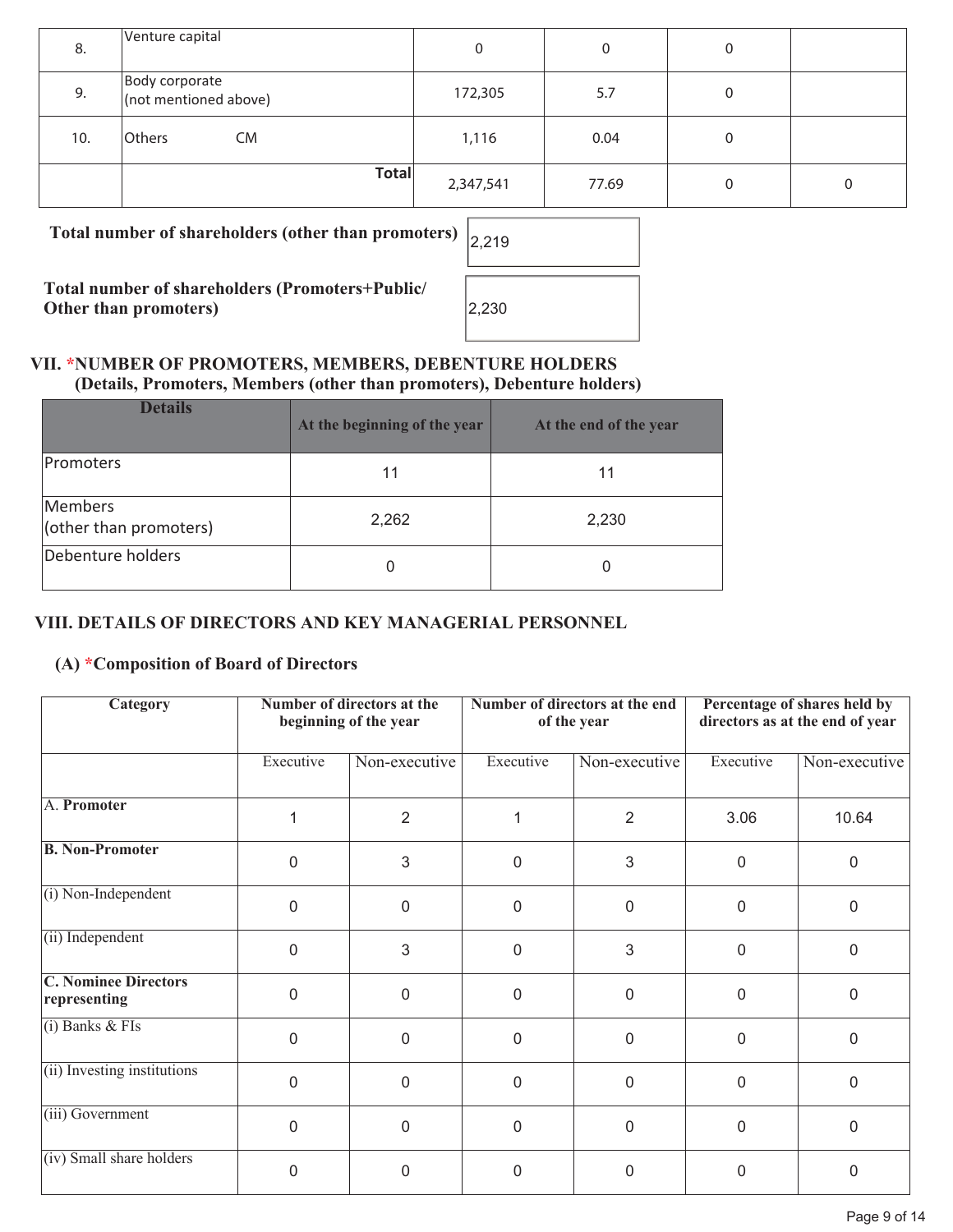| $(v)$ Others |  |  |      |       |
|--------------|--|--|------|-------|
| Total        |  |  | 3.06 | 10.64 |

#### Number of Directors and Key managerial personnel (who is not director) as on the financial year end date <sup>8</sup>

#### **(B) (i) \*Details of directors and Key managerial personnel as on the closure of financial year**

| Name                  | DIN/PAN<br>Designation |                   | Number of equity<br>share(s) held | Date of cessation (after closure of<br>financial year : If any) |
|-----------------------|------------------------|-------------------|-----------------------------------|-----------------------------------------------------------------|
| SHANKAR T AHUJA       | 00064572               | <b>Director</b>   | 226,942                           |                                                                 |
| ANIL SHANKAR AHUJA    | 00064596               | Managing Director | 92,600                            |                                                                 |
| ISUNIL SHANKAR AHU.I  | 00064612               | <b>Director</b>   | 94,500                            |                                                                 |
| ARVINDKUMAR P THA     | 00277501               | Director          | $\Omega$                          |                                                                 |
| HARGOVIND H. PARM     | 07567629               | <b>Director</b>   | $\Omega$                          |                                                                 |
| <b>UNNATI S. BANE</b> | 07321420               | <b>Director</b>   | $\Omega$                          |                                                                 |
| THAKUR D. JASWANI     | AFTPJ5260R             | <b>CFO</b>        | $\Omega$                          |                                                                 |
| ANKITA AMERIYA        | DHAPA0119N             | Company Secretar  | $\Omega$                          |                                                                 |

#### **(ii) Particulars of change in director(s) and Key managerial personnel during the year** 0

| Name | DIN/PAN | the financial year | Designation at the Date of appointment/<br>$\beta$ beginning / during $\alpha$ change in designation/<br>cessation | Nature of change (Appointment/<br>Change in designation/ Cessation) |
|------|---------|--------------------|--------------------------------------------------------------------------------------------------------------------|---------------------------------------------------------------------|
|      |         |                    |                                                                                                                    |                                                                     |

#### **IX. MEETINGS OF MEMBERS/CLASS OF MEMBERS/BOARD/COMMITTEES OF THE BOARD OF DIRECTORS**

#### **A.** MEMBERS/CLASS /REQUISITIONED/NCLT/COURT CONVENED MEETINGS

| Number of meetings held       |                 |                                                          |                                |                            |
|-------------------------------|-----------------|----------------------------------------------------------|--------------------------------|----------------------------|
| Type of meeting               | Date of meeting | Total Number of<br>Members entitled to<br>attend meeting | Attendance                     |                            |
|                               |                 |                                                          | Number of members<br>lattended | % of total<br>shareholding |
| <b>Annual General Meeting</b> | 23/09/2020      | 2,265                                                    | 26                             | 24.29                      |

#### **B. BOARD MEETINGS**

\*Number of meetings held  $\Big|_5$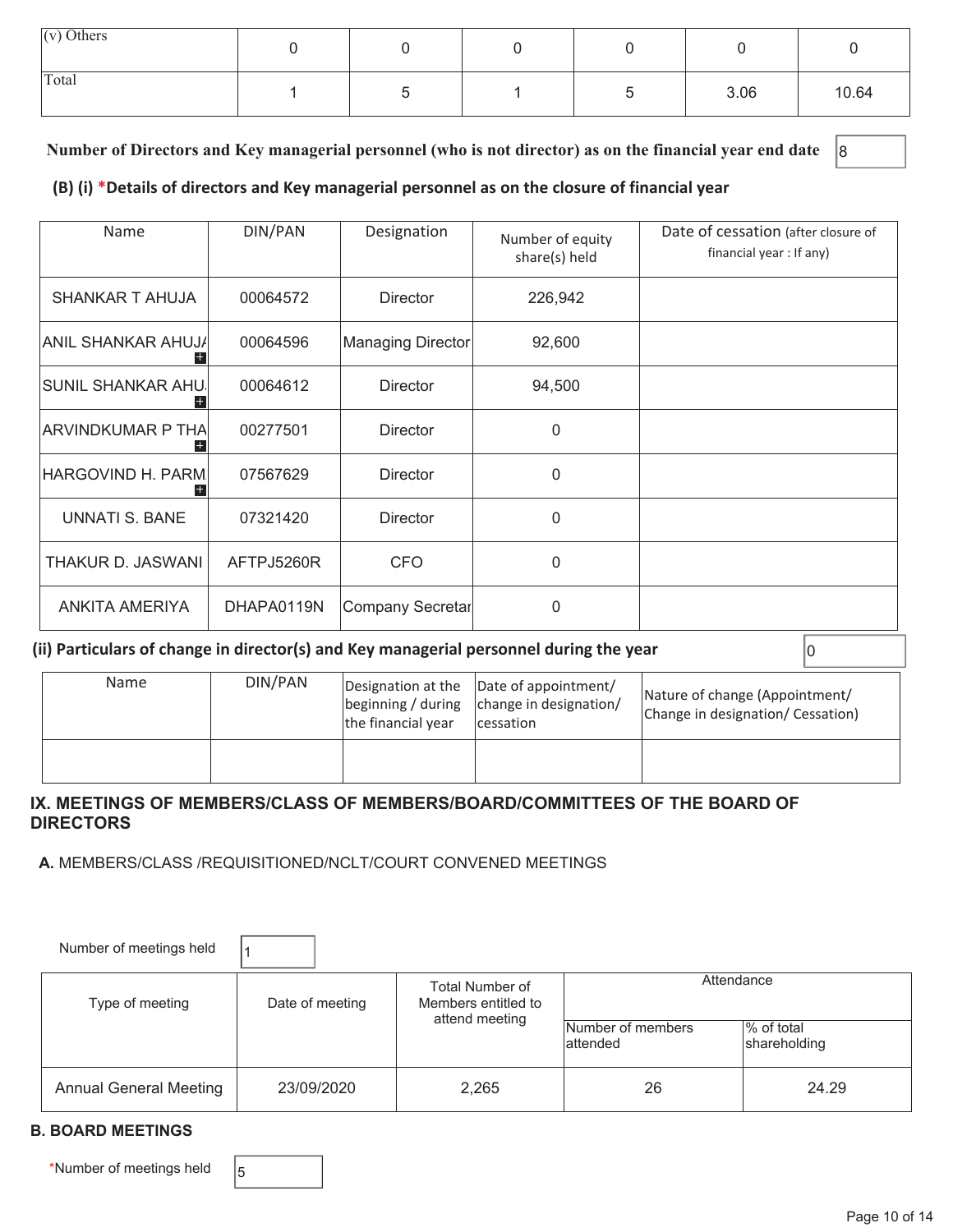| S. No. | Total Number of directors<br>Date of meeting<br>associated as on the date<br>of meeting |   |                                  | Attendance       |  |
|--------|-----------------------------------------------------------------------------------------|---|----------------------------------|------------------|--|
|        |                                                                                         |   | Number of directors<br>lattended | Ⅰ% of attendance |  |
|        | 30/06/2020                                                                              | 6 | 6                                | 100              |  |
| 2      | 25/07/2020                                                                              | 6 | 6                                | 100              |  |
| 3      | 14/09/2020                                                                              | 6 | 6                                | 100              |  |
| 4      | 10/11/2020                                                                              | 6 | 6                                | 100              |  |
| 5      | 12/02/2021                                                                              | 6 | 6                                | 100              |  |

# **C. COMMITTEE MEETINGS**

| Number of meetings held |                                   |                 | 9                                    |                                |                 |  |
|-------------------------|-----------------------------------|-----------------|--------------------------------------|--------------------------------|-----------------|--|
| S. No.                  | Type of<br>meeting                | Date of meeting | <b>Total Number</b><br>of Members as | Attendance                     |                 |  |
|                         |                                   |                 | on the date of<br>the meeting        | Number of members<br>lattended | % of attendance |  |
| 1                       | Audit Committ 30/06/2020          |                 | 3                                    | 3                              | 100             |  |
| $\overline{2}$          | Audit Committe 14/09/2020         |                 | 3                                    | 3                              | 100             |  |
| 3                       | Audit Committe 10/11/2020         |                 | 3                                    | 3                              | 100             |  |
| 4                       | Audit Committe 12/02/2021         |                 | 3                                    | 3                              | 100             |  |
| 5                       | Stakeholders' 30/06/2020          |                 | 3                                    | 3                              | 100             |  |
| 6                       | Stakeholders' 14/09/2020<br>$\pm$ |                 | 3                                    | 3                              | 100             |  |
| $\overline{7}$          | Stakeholders' 10/11/2020          |                 | 3                                    | 3                              | 100             |  |
| 8                       | Stakeholders'   12/02/2021        |                 | 3                                    | 3                              | 100             |  |
| 9                       | Nomination & 25/07/2020           |                 | 3                                    | 3                              | 100             |  |

# **D. \*ATTENDANCE OF DIRECTORS**

|           |                         | <b>Board Meetings</b>                                 |           |                      | <b>Committee Meetings</b>                             |           |                      | Whether<br>attended AGM |
|-----------|-------------------------|-------------------------------------------------------|-----------|----------------------|-------------------------------------------------------|-----------|----------------------|-------------------------|
| S.<br>No. | Name<br>of the director | Number of<br>Meetings which Number of<br>director was | Meetings  | l% of<br>lattendance | Number of<br>Meetings which Number of<br>director was | Meetings  | l% of<br>lattendance | held on                 |
|           |                         | lentitled to<br>lattend                               | lattended |                      | entitled to<br>lattend                                | lattended |                      |                         |
|           |                         |                                                       |           |                      |                                                       |           |                      | (Y/N/NA)                |
|           | SHANKAR T <i>I</i> ∣    | 5                                                     | 5         | 100                  | 9                                                     | 9         | 100                  |                         |
| 2         | <b>ANIL SHANKA</b>      | 5                                                     | 5         | 100                  | $\mathbf 0$                                           | 0         | $\mathbf{0}$         |                         |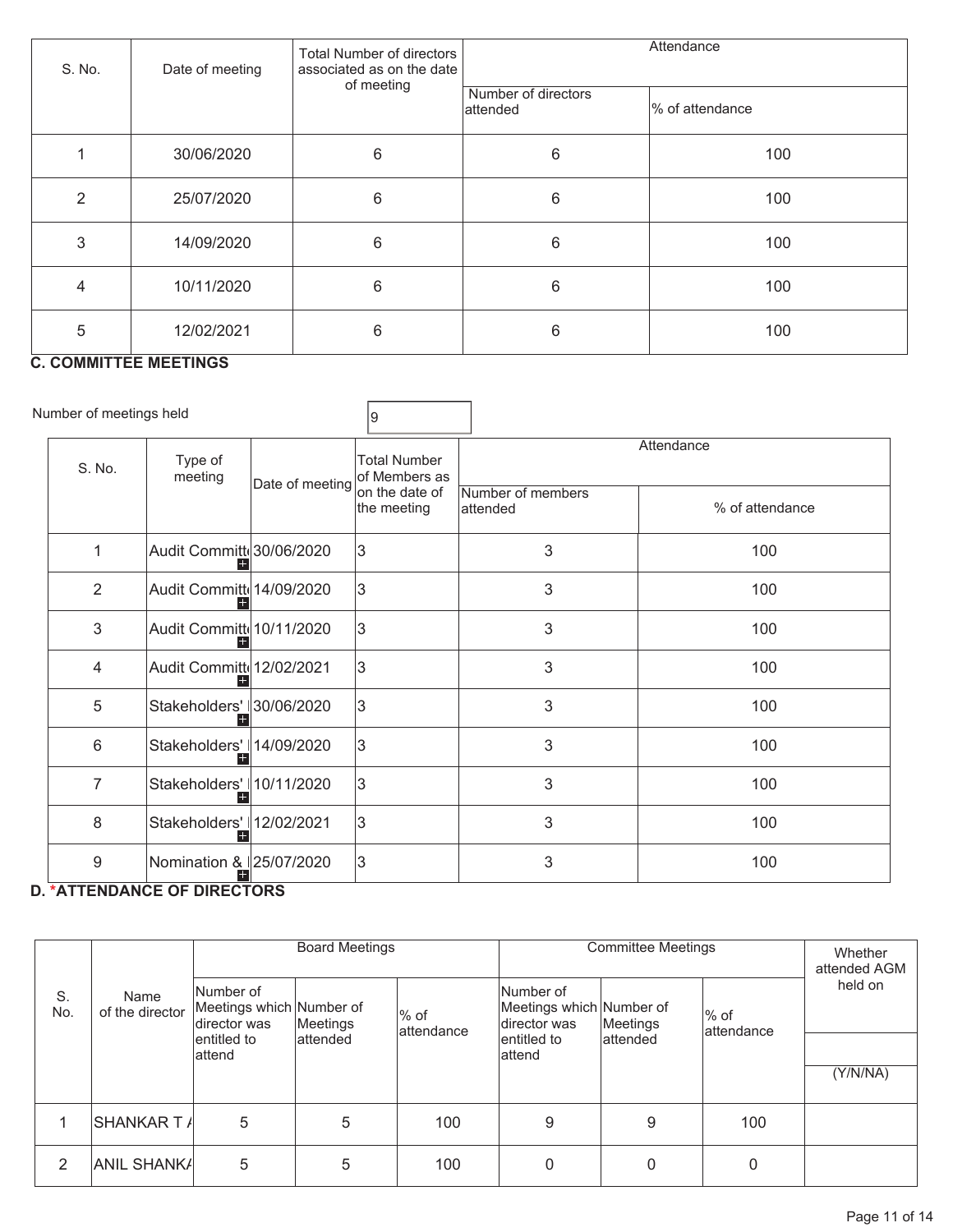| 3 | <b>SUNIL SHANH</b> | 5 | 5 | 100 | 0 |   |     |  |
|---|--------------------|---|---|-----|---|---|-----|--|
| 4 | <b>ARVINDKUMA</b>  | 5 | 5 | 100 | 5 | 5 | 100 |  |
| 5 | HARGOVIND          | 5 | 5 | 100 | 4 |   | 100 |  |
| 6 | UNNATI S. BA       | 5 | 5 | 100 | 9 | 9 | 100 |  |

#### **X. \*REMUNERATION OF DIRECTORS AND KEY MANAGERIAL PERSONNEL**

 $\Box$  Nil

| Number of Managing Director, Whole-time Directors and/or Manager whose remuneration details to be entered |
|-----------------------------------------------------------------------------------------------------------|
|                                                                                                           |
|                                                                                                           |

| S. No. | Name                           | Designation | Gross Salary | Commission | Stock Option/<br>Sweat equity | <b>Others</b> | Total<br>Amount |
|--------|--------------------------------|-------------|--------------|------------|-------------------------------|---------------|-----------------|
|        | ANIL SHANKAR AHManaging Direct |             | 600,000      |            |                               |               | 600,000         |
|        | Total                          |             | 600,000      |            |                               |               | 600,000         |

1

Number of CEO, CFO and Company secretary whose remuneration details to be entered <sup>2</sup>

| S. No. | Name                         | Designation | <b>Gross Salary</b> | Commission | Stock Option/<br>Sweat equity | <b>Others</b> | Total<br>Amount |
|--------|------------------------------|-------------|---------------------|------------|-------------------------------|---------------|-----------------|
|        | THAKUR D. JASW/CHIEF FINANCI |             | 144,914             |            |                               |               | 144,914         |
| 2      | ANKITA AMERIYA COMPANY SEC   |             | 258,000             |            |                               |               | 258,000         |
|        | Total                        |             | 402,914             |            | 0                             |               | 402,914         |

Number of other directors whose remuneration details to be entered  $\boxed{\text{o}}$ 

| S. No. | Name  | Designation | <b>Gross Salary</b> | Commission | Stock Option/<br>Sweat equity | Others | Total<br>Amount |
|--------|-------|-------------|---------------------|------------|-------------------------------|--------|-----------------|
|        |       |             |                     |            |                               |        |                 |
|        | Total |             |                     |            |                               |        |                 |

#### **XI. MATTERS RELATED TO CERTIFICATION OF COMPLIANCES AND DISCLOSURES**

**\*** A. Whether the company has made compliances and disclosures in respect of applicable ● Yes △ No<br>provisions of the Companies Act, 2013 during the year

B. If No, give reasons/observations

#### **XII. PENALTY AND PUNISHMENT - DETAILS THEREOF**

(A) DETAILS OF PENALTIES / PUNISHMENT IMPOSED ON COMPANY/DIRECTORS /OFFICERS  $\boxtimes$  Nil

Page 12 of 14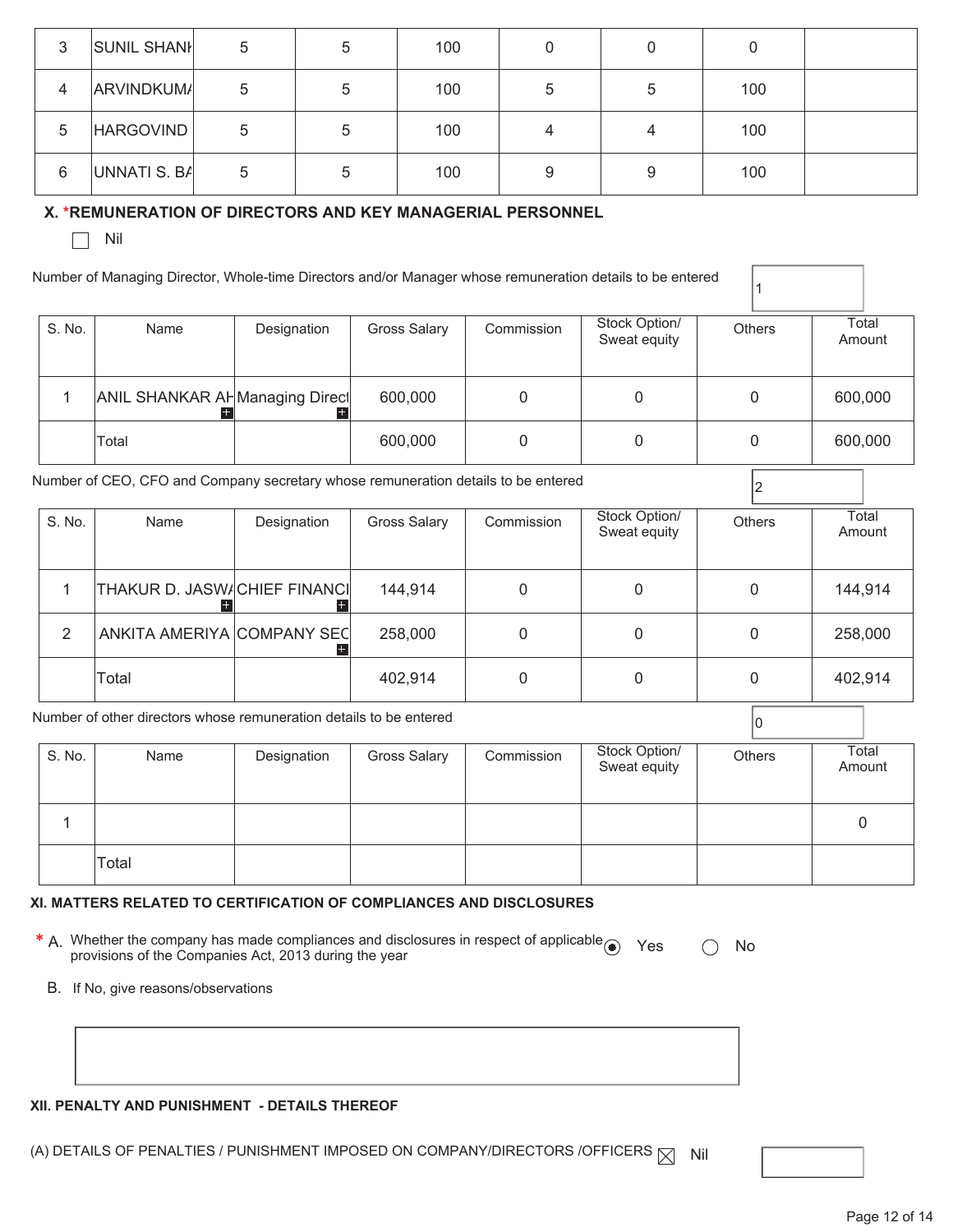| Name of the<br>company/ directors/ Authority<br><b>lofficers</b> | Name of the court/<br>Iconcerned | Date of Order | Name of the Act and<br>section under which<br>penalised / punished | Details of penalty/<br><i>l</i> punishment | Details of appeal (if any)<br>including present status |
|------------------------------------------------------------------|----------------------------------|---------------|--------------------------------------------------------------------|--------------------------------------------|--------------------------------------------------------|
|                                                                  |                                  |               |                                                                    |                                            |                                                        |

# (B) DETAILS OF COMPOUNDING OF OFFENCES  $\boxtimes$  Nil

| Name of the<br>company/ directors/<br><b>lofficers</b> | Name of the court/<br>lconcerned<br><b>Authority</b> | Date of Order | Name of the Act and<br>section under which<br>offence committed | <b>Particulars of</b><br>loffence | Amount of compounding (in<br>Rupees) |
|--------------------------------------------------------|------------------------------------------------------|---------------|-----------------------------------------------------------------|-----------------------------------|--------------------------------------|
|                                                        |                                                      |               |                                                                 |                                   |                                      |

#### **XIII. Whether complete list of shareholders, debenture holders has been enclosed as an attachment**

 $\bigcap$  Yes  $\bigcap$  No

#### **XIV. COMPLIANCE OF SUB-SECTION (2) OF SECTION 92, IN CASE OF LISTED COMPANIES**

In case of a listed company or a company having paid up share capital of Ten Crore rupees or more or turnover of Fifty Crore rupees or more, details of company secretary in whole time practice certifying the annual return in Form MGT-8.

| Name                           |                                          |
|--------------------------------|------------------------------------------|
| Whether associate or fellow    | Associate $\bigcirc$ Fellow<br>$\bar{ }$ |
| Certificate of practice number |                                          |

#### **I/We certify that:**

(a) The return states the facts, as they stood on the date of the closure of the financial year aforesaid correctly and adequately. (b) Unless otherwise expressly stated to the contrary elsewhere in this Return, the Company has complied with all the provisions of the Act during the financial year.

#### **Declaration**

I am Authorised by the Board of Directors of the company vide resolution no. ..

dated

(DD/MM/YYYY) to sign this form and declare that all the requirements of the Companies Act, 2013 and the rules made thereunder in respect of the subject matter of this form and matters incidental thereto have been compiled with. I further declare that:

- 1. Whatever is stated in this form and in the attachments thereto is true, correct and complete and no information material to the subject matter of this form has been suppressed or concealed and is as per the original records maintained by the company.
- 2. All the required attachments have been completely and legibly attached to this form.

**Note: Attention is also drawn to the provisions of Section 447, section 448 and 449 of the Companies Act, 2013 which provide for punishment for fraud, punishment for false statement and punishment for false evidence respectively.** 

**To be digitally signed by**